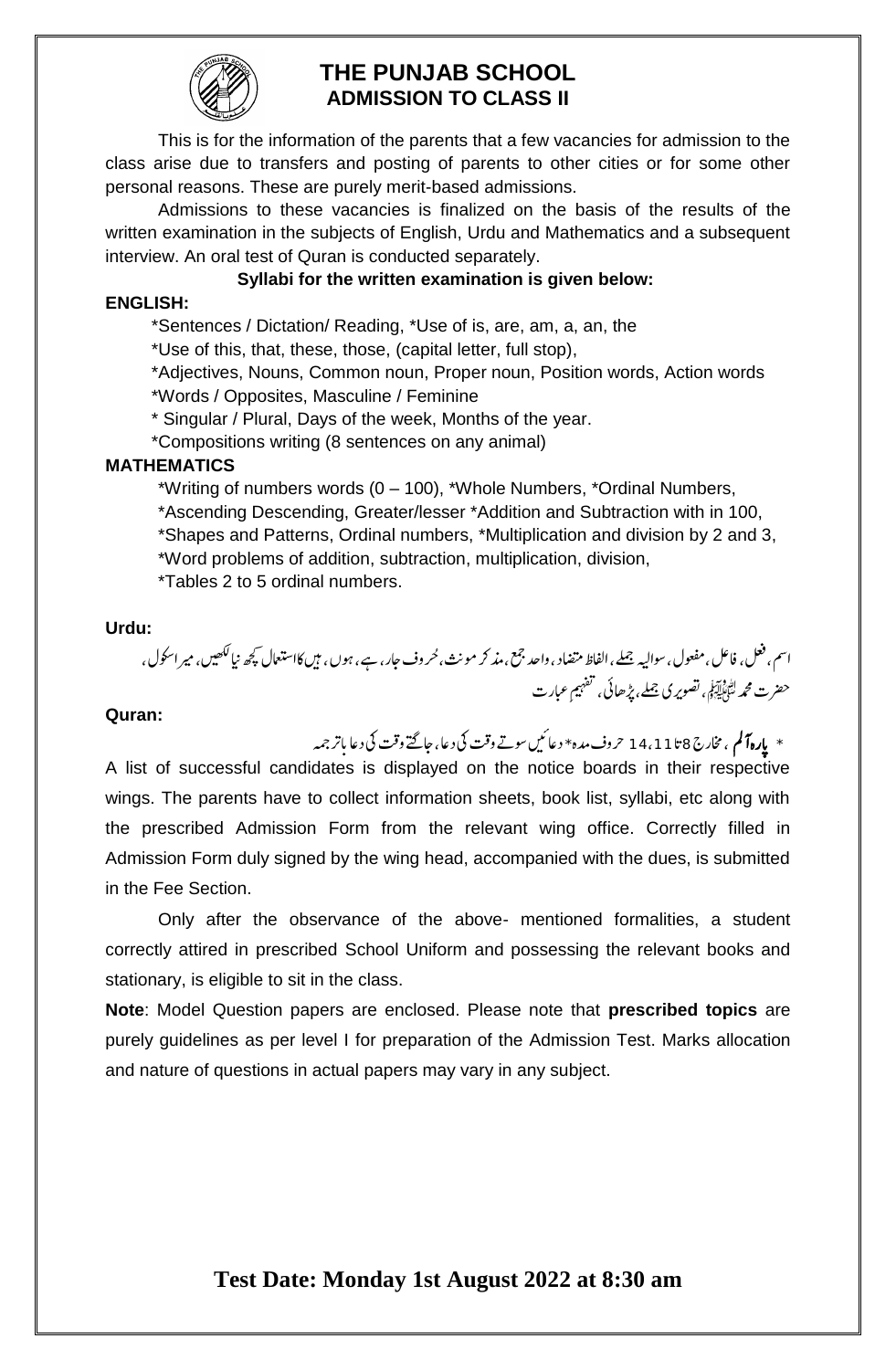| <b>MODEL PAPER FOR ADMISSION TO CLASS II</b>                       | <b>Mathematics</b> |                 |     |                  |
|--------------------------------------------------------------------|--------------------|-----------------|-----|------------------|
| Time: 1 hour 30 Min                                                |                    |                 |     | <b>Marks: 75</b> |
| Q1 (a) Write in words.                                             |                    |                 |     | 5                |
| 94<br>(b) Write numerals.                                          |                    |                 |     | 5                |
| Eighty eight _____________<br>Q2 (a) What is next                  |                    |                 |     | 5                |
|                                                                    |                    |                 |     |                  |
| (b) Tick the triangles.                                            |                    |                 |     | 5                |
|                                                                    |                    |                 |     |                  |
| Q3 (a) Write in ordinal.                                           |                    |                 |     | 5                |
| <b>Number</b><br>12                                                |                    | <b>Ordinals</b> |     | <b>Words</b>     |
| (b) Fill in the blanks:<br>$2 \times 6 =$                          |                    |                 |     | 5                |
|                                                                    |                    |                 |     | 5                |
| $9 \div 3 =$<br>(b)                                                |                    |                 |     | 5                |
| Q5 Solve:                                                          |                    |                 |     | $5 + 5$          |
| 23<br>(a)                                                          |                    | 258             |     |                  |
| $+65$                                                              | $+246$             |                 |     |                  |
| (b)<br>6 5                                                         |                    | 868             |     |                  |
| $-23$                                                              | -486               |                 |     |                  |
|                                                                    |                    |                 |     |                  |
| Q6 (a) Write in descending order:<br>678,<br>876,                  | 978,               | 648,            | 468 | 5                |
|                                                                    |                    |                 |     |                  |
| (b) Sana has 546 beads, she losses 157 beads. Many beads are left? |                    |                 |     | 5                |
| Q7 (a) Divide 20 apples in 4 groups equally.                       |                    |                 |     | 5                |
| (b) Draw straight line.                                            |                    |                 |     | 5                |
| (c) Write the name of shape, faces, vertices and edges:            |                    |                 |     | 5                |
| Name                                                               |                    |                 |     |                  |
| Faces                                                              |                    |                 |     |                  |
| Vertices                                                           |                    |                 |     |                  |
| Edges                                                              |                    |                 |     |                  |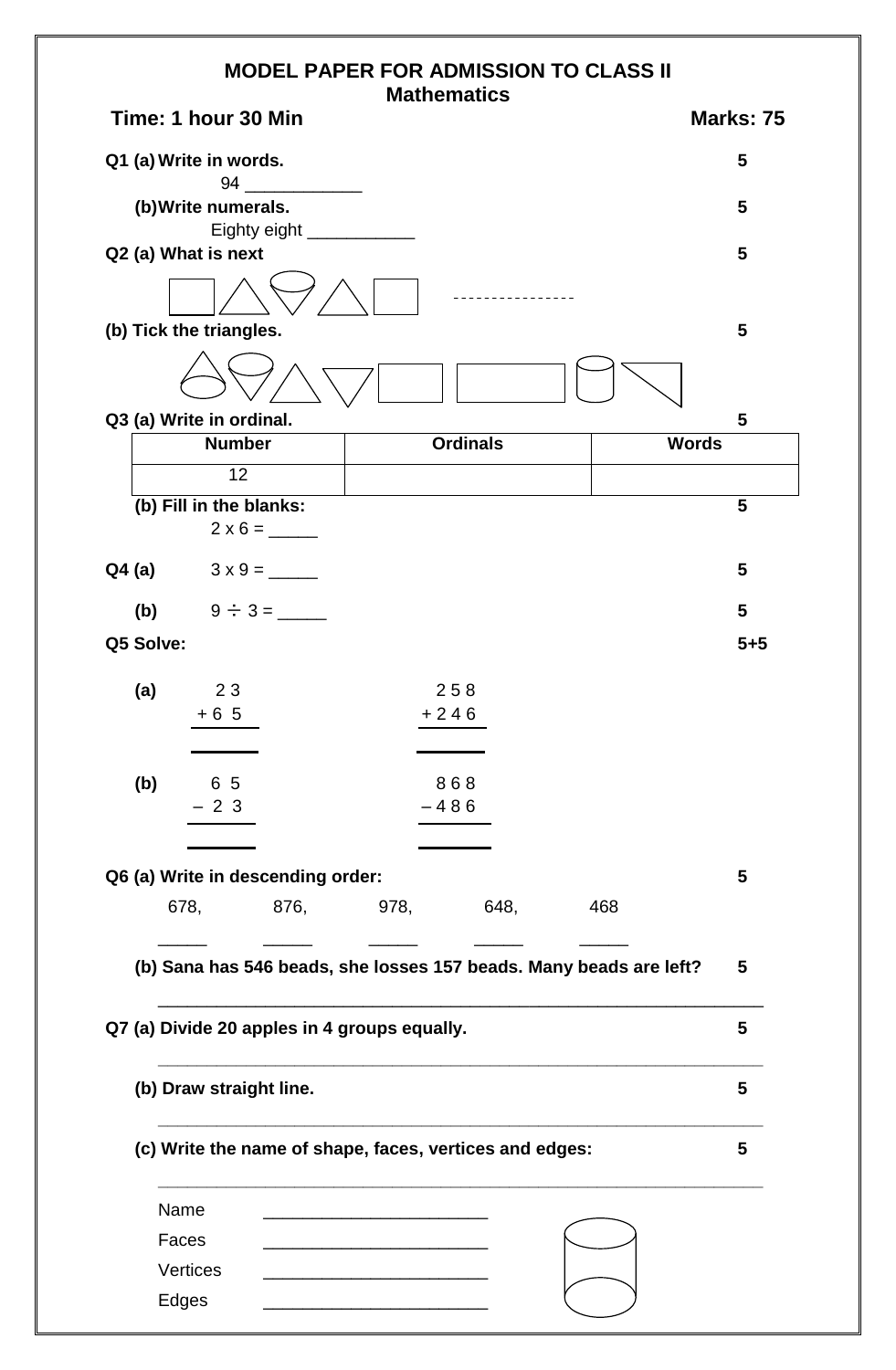# **MODEL PAPER FOR ADMISSION TO CLASS II English**

| Time: 1 hour 30 Min |               |                                                                                            | <b>Marks: 75</b>                          |
|---------------------|---------------|--------------------------------------------------------------------------------------------|-------------------------------------------|
| Q.1                 |               | Make sentences using the following words:<br>eating, ball.                                 | 8                                         |
|                     |               | Q.2 (a) Fill in the blanks with a or an, the.                                              | 5                                         |
|                     |               | i. _______________________ monkey was holding __________________________________ umbrella. |                                           |
|                     |               | ii. _____________________girl is working at _______________________________computer.       |                                           |
|                     |               |                                                                                            |                                           |
|                     |               | (b) Fill in the blanks with am, is, are.                                                   | 4                                         |
|                     |               |                                                                                            |                                           |
| Q.3                 |               | Write days of the week:                                                                    | 5                                         |
|                     |               | <b>Tuesday</b><br><u> 1990 - Johann Barbara, martin a</u>                                  |                                           |
|                     | <b>Friday</b> |                                                                                            |                                           |
|                     |               | Q 4 (a) Circle the position words in the given sentences:                                  | 4                                         |
|                     |               |                                                                                            |                                           |
|                     |               | The fish is in the sea.<br>(b) Circle the nouns in the given sentences:                    | $\overline{7}$                            |
|                     |               | A cat is on the wall.                                                                      |                                           |
| Q.5                 |               | Write 8 sentences on any one of the following topics:                                      | 8                                         |
|                     |               | i) An Elephant<br>(ii) A Cow                                                               |                                           |
|                     |               | Q.6 (a) Circle the action words in the given sentences:                                    | 4                                         |
|                     |               | <b>He Plays Cricket</b>                                                                    |                                           |
|                     |               | (b) Give suitable adjectives to these nouns:                                               | 4                                         |
|                     |               |                                                                                            |                                           |
|                     |               | A _______________________flower                                                            |                                           |
|                     |               | (c) Write feminine                                                                         | 4                                         |
|                     |               | $nephew$ _______                                                                           |                                           |
|                     |               | (d) Change the number of these nouns by adding 's' or 'es'.                                | 4                                         |
|                     |               | i. bus _____________                                                                       | ii. glass _____________ iii. bird _______ |
|                     |               | iv. tree ______________                                                                    |                                           |
| Q.7                 | (a)           | Dictation.                                                                                 | 8                                         |
|                     | (b)           | <b>Reading</b>                                                                             | 5                                         |
|                     | (c)           | <b>English Handwriting:</b>                                                                | 5                                         |